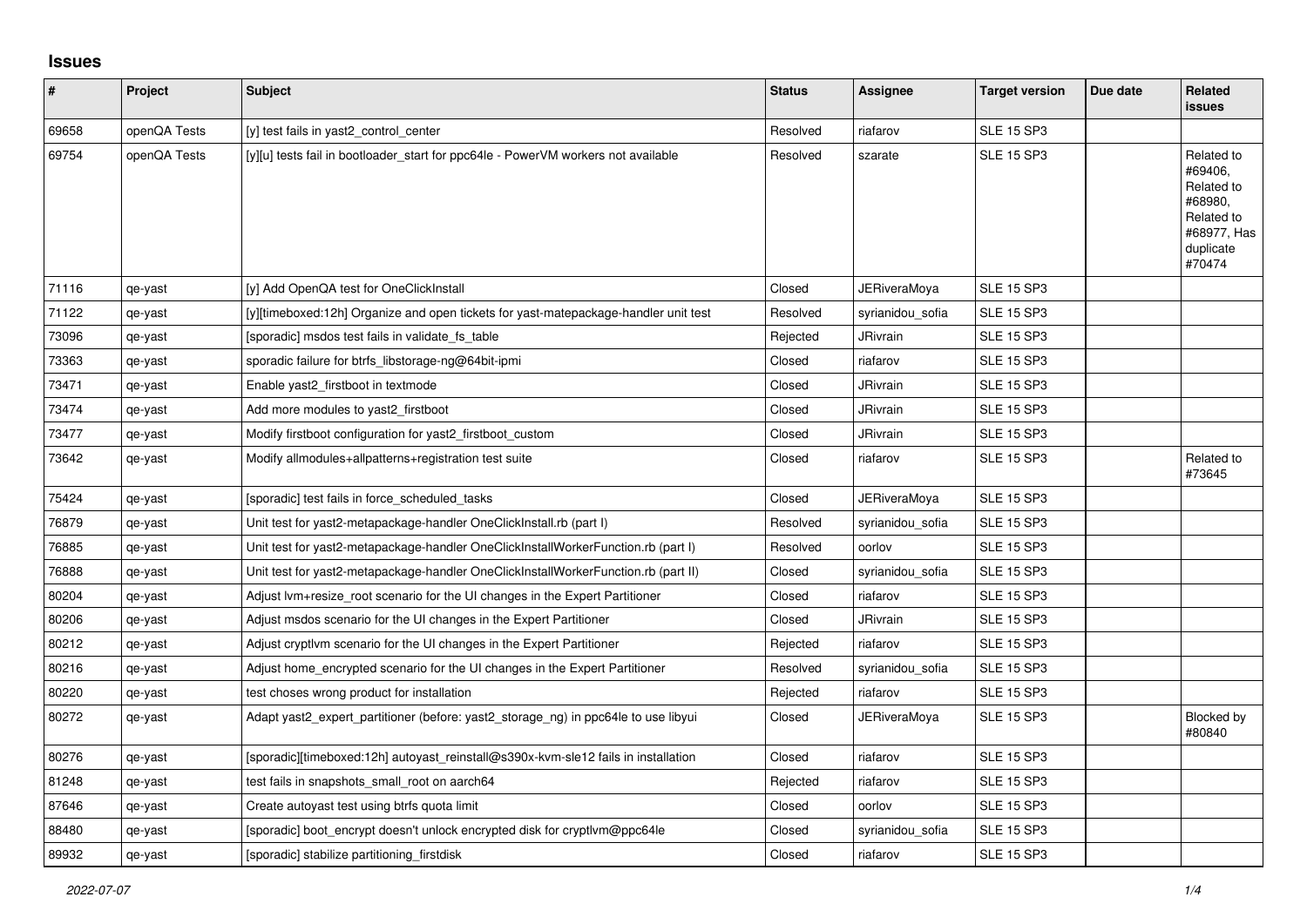| #     | Project                  | <b>Subject</b>                                                                                           | <b>Status</b>  | <b>Assignee</b>     | <b>Target version</b> | Due date | <b>Related</b><br><b>issues</b>               |
|-------|--------------------------|----------------------------------------------------------------------------------------------------------|----------------|---------------------|-----------------------|----------|-----------------------------------------------|
| 91130 | qe-yast                  | Use libyui for btrfs_libstorage-ng ipmi and zVM                                                          | Closed         | riafarov            | <b>SLE 15 SP3</b>     |          |                                               |
| 91136 | qe-yast                  | Textmode test suite fails for s390x-kvm                                                                  | Rejected       | riafarov            | <b>SLE 15 SP3</b>     |          |                                               |
| 91350 | qe-yast                  | [timeboxed:16h][sporadic] test fails in verify_undelete_snapshots                                        | Closed         | riafarov            | <b>SLE 15 SP3</b>     |          |                                               |
| 91677 | qe-yast                  | [sporadic] test fails in validate_fs_table                                                               | Rejected       |                     | <b>SLE 15 SP3</b>     |          | Related to<br>#91755                          |
| 91830 | qe-yast                  | Investigate if a change of DH version for TLS negotiation can fix 'remote_controller' module             | Resolved       | oorlov              | <b>SLE 15 SP3</b>     |          |                                               |
| 93029 | qe-yast                  | Implement test module for Product selection using LibyuiClient in YaST Job Group                         | Closed         | <b>JERiveraMoya</b> | <b>SLE 15 SP3</b>     |          |                                               |
| 93032 | qe-yast                  | Use accept_license module with libyui-rest-api in all test suites in YaST, TW and Leap 15<br>Job Groups  | Closed         | syrianidou_sofia    | <b>SLE 15 SP3</b>     |          |                                               |
| 93411 | qe-yast                  | Create test cases for Language, Keyboard and Product Selection                                           | Closed         | syrianidou_sofia    | <b>SLE 15 SP3</b>     |          |                                               |
| 93641 | qe-yast                  | Create schedules for opensuse test suites                                                                | Closed         | JRivrain            | <b>SLE 15 SP3</b>     |          | Related to<br>#94069,<br>Related to<br>#92479 |
| 90692 | openQA<br>Infrastructure | [sporadic] script_output getting wrong output on aarch64                                                 | Rejected       |                     |                       |          |                                               |
| 63460 | openQA Tests             | serial console stopped working on hyperv                                                                 | Rejected       | okurz               |                       |          |                                               |
| 63922 | openQA Tests             | [functional][y] Sporadic failure of mediacheck module in mediacheck@svirt-hyperv-uefi test<br>suite      | Rejected       |                     |                       |          |                                               |
| 67672 | openQA Tests             | [functional][y] Extend coverage of yast2_gui test modules                                                | Rejected       |                     |                       |          |                                               |
| 68764 | openQA Tests             | [functional][y] yast2_gui@svirt-xen-hvm fails when retriggered, if parent create_hdd_gnome<br>has failed | Rejected       |                     |                       |          |                                               |
| 71638 | openQA Tests             | [y] test fails in validate_fs_table                                                                      | Rejected       |                     |                       |          |                                               |
| 80210 | openQA Tests             | [ppc64le] ppc64le-hmc tests fail in bootloader start                                                     | Rejected       | riafarov            |                       |          |                                               |
| 73093 | qe-yast                  | [y] test fails in installation                                                                           | Rejected       |                     |                       |          |                                               |
| 90851 | qe-yast                  | SLE 15 SP3 Release Candidate 2 exploratory testing                                                       | Resolved       | syrianidou sofia    |                       |          |                                               |
| 92242 | qe-yast                  | Create the conditions for libyui tests on textmode running system                                        | Rejected       |                     |                       |          |                                               |
| 97328 | qe-yast                  | test fails in yast2 lan restart *                                                                        | Rejected       |                     |                       |          |                                               |
| 67078 | qe-yast                  | [functional][y] Implement workaround for shutdown failure on Hyper-V.                                    | New            |                     | Current               |          |                                               |
| 73306 | qe-yast                  | [y][timeboxed:20h] test fails in await install                                                           | <b>Blocked</b> | <b>JERiveraMoya</b> | Current               |          |                                               |
| 91425 | qe-yast                  | [sporadic] aarch64 tests incomplete "associated worker re-connected but abandoned the job"               | New            |                     | Current               |          |                                               |
| 92245 | qe-yast                  | Create textmode qcow with libyui pre-installed                                                           | New            |                     | Current               |          |                                               |
| 95392 | qe-yast                  | Expand functionality of prepare profile module                                                           | Closed         | <b>JERiveraMoya</b> | Current               |          |                                               |
| 95542 | qe-yast                  | test fails in yast2_kdump                                                                                | Closed         | syrianidou_sofia    | Current               |          |                                               |
| 95551 | qe-yast                  | autologin_yast test fails in first_boot                                                                  | Closed         | syrianidou_sofia    | Current               |          |                                               |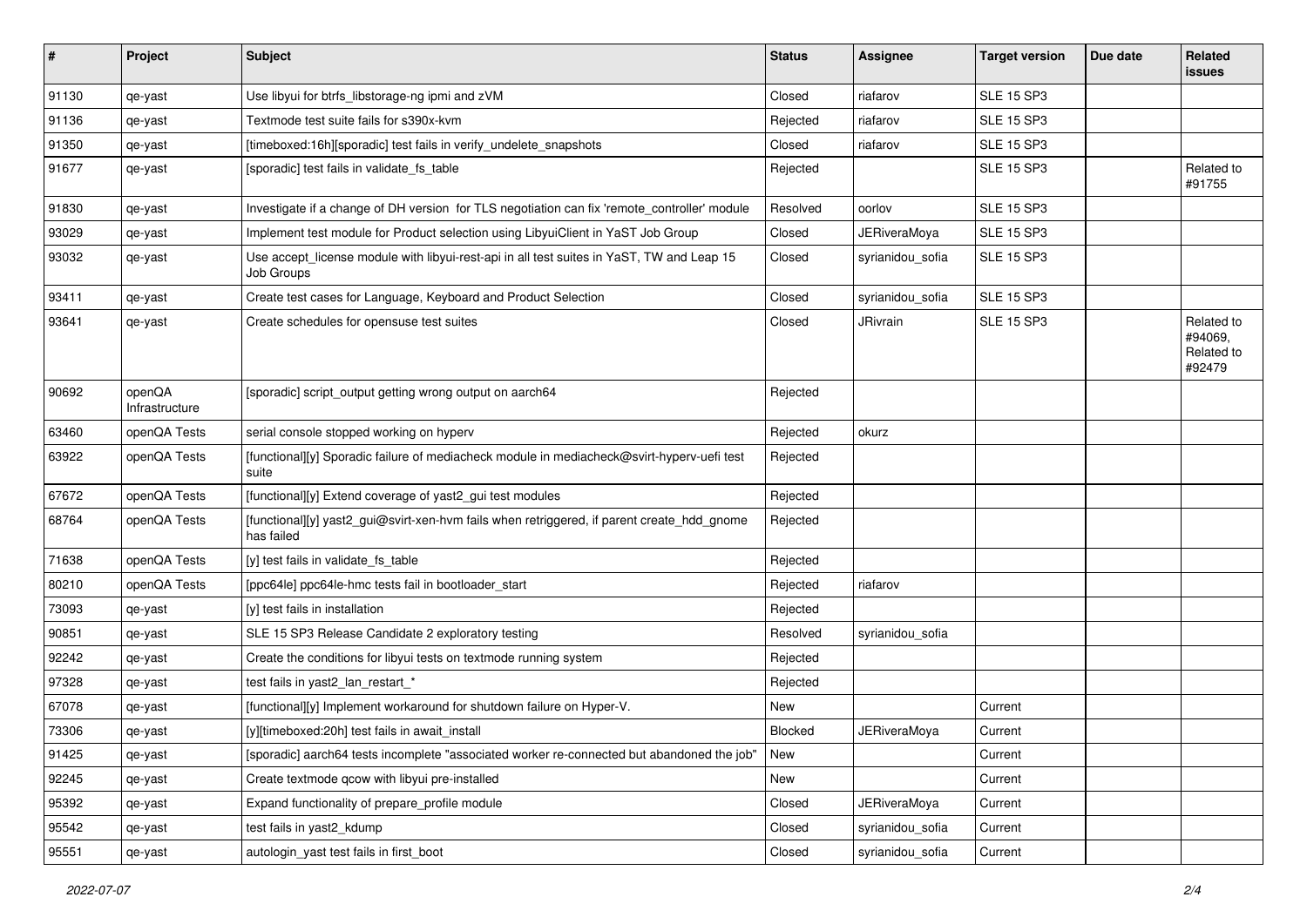| $\vert$ # | Project        | <b>Subject</b>                                                                       | <b>Status</b> | <b>Assignee</b>     | <b>Target version</b> | Due date   | Related<br><b>issues</b>                     |
|-----------|----------------|--------------------------------------------------------------------------------------|---------------|---------------------|-----------------------|------------|----------------------------------------------|
| 97229     | qe-yast        | Create workaround for s390x polkit unexpected popup                                  | Rejected      |                     | Current               |            |                                              |
| 97319     | qe-yast        | tests fail for ppc installation at different points                                  | Closed        | <b>JERiveraMoya</b> | Current               |            |                                              |
| 97325     | qe-yast        | Collect logs in autoyast_reinstall when failing detecting disk after installation    | Closed        | geor                | Current               |            |                                              |
| 97331     | qe-yast        | [timebox: 24h] Investigate failure in rebootmgr                                      | Closed        | <b>JERiveraMoya</b> | Current               |            | Related to<br>#98832                         |
| 97709     | qe-yast        | [sporadic] accept_timezone_configuration fails to navigate next screen               | Closed        | syrianidou_sofia    | Current               |            |                                              |
| 97760     | qe-yast        | Rewrite workaround for scrolling for bsc#1189550                                     | Closed        | <b>JERiveraMoya</b> | Current               |            |                                              |
| 97766     | qe-yast        | Adapt the order of activation for ZFCP with client for libyui-rest-api               | Closed        | geor                | Current               |            | Related to<br>#98811                         |
| 98556     | qe-yast        | test fails in consoletest finish for minimalx Desktop                                | New           |                     | Current               |            |                                              |
| 99063     | qe-yast        | Investigate which functions from older OOP installation framework are used in libyui | New           |                     | Current               |            |                                              |
| 99261     | qe-yast        | [sporadic] s390x tests fail in first_boot and boot_to_desktop                        | Rejected      |                     | Current               |            |                                              |
| 99351     | qe-yast        | test fails in firstboot finish setup                                                 | Rejected      |                     | Current               |            |                                              |
| 99354     | qe-yast        | test fails in root_simple_pwd                                                        | Rejected      |                     | Current               |            |                                              |
| 101163    | qe-yast        | test fails in yast2_lan_restart_vlan                                                 | Rejected      |                     | Current               |            |                                              |
| 101370    | qe-yast        | test fails in yast2_firewall due to recent modification the interface zone           | Blocked       | rainerkoenig        | Current               |            |                                              |
| 102074    | qe-yast        | Create test scenario for displaying a custom proposal set during ay installation     | New           |                     | Current               |            |                                              |
| 102638    | qe-yast        | Investigate black screen between lockscreen                                          | Closed        | dzedro              | Current               |            |                                              |
| 102515    | qe-yast        | validate_self_update greps only in /var/log/y2log and misses compressed logs         | Closed        | JERiveraMoya        | Current               |            |                                              |
| 62243     | openQA Project | After latest updates, openQA has problematic behavior on Dell Precision 5810         | Resolved      | okurz               | Done                  |            | Related to<br>#62015,<br>Copied to<br>#62567 |
| 87725     | openQA Project | MULTIPATH backend variable doesn't set HDDMODEL for aarch64                          | <b>New</b>    |                     | future                |            |                                              |
| 72184     | openQA Tests   | [virtualization][y] Select_console fails sporadically for svirt-xen-hvm              | New           |                     | future                |            |                                              |
| 67669     | qe-yast        | [y] Enable yast2_lan_restart_bond module for s390x                                   | New           |                     | future                |            |                                              |
| 69634     | qe-yast        | [y][timeboxed:24h] Add unit test for yast-metapackage-handler                        | Resolved      | syrianidou_sofia    | future                |            |                                              |
| 76882     | qe-yast        | Unit test for yast2-metapackage-handler OneClickInstall.rb (part II)                 | Resolved      | syrianidou_sofia    | future                |            |                                              |
| 80474     | qe-yast        | Implement check for emergency shell in case bootloader is stuck                      | New           |                     | future                |            |                                              |
| 81310     | qe-yast        | [sporadic][timeboxed:10h] test fails in mediacheck on svirt uefi                     | Resolved      | oorlov              | future                |            |                                              |
| 89494     | qe-yast        | Validate editing partition for mount_by options                                      | New           |                     | future                |            |                                              |
| 90350     | qe-yast        | Add yast2_system_settings for ncurses                                                | New           |                     | future                |            |                                              |
| 69313     | openQA Project | When using refspec for ppc for a particular job, PRODUCTDIR is set wrong             | Resolved      | Xiaojing_liu        | Ready                 |            |                                              |
| 64204     | openQA Tests   | [functional][y] test fails in yast2_lan_restart                                      | Resolved      | syrianidou_sofia    |                       | 2020-03-10 |                                              |